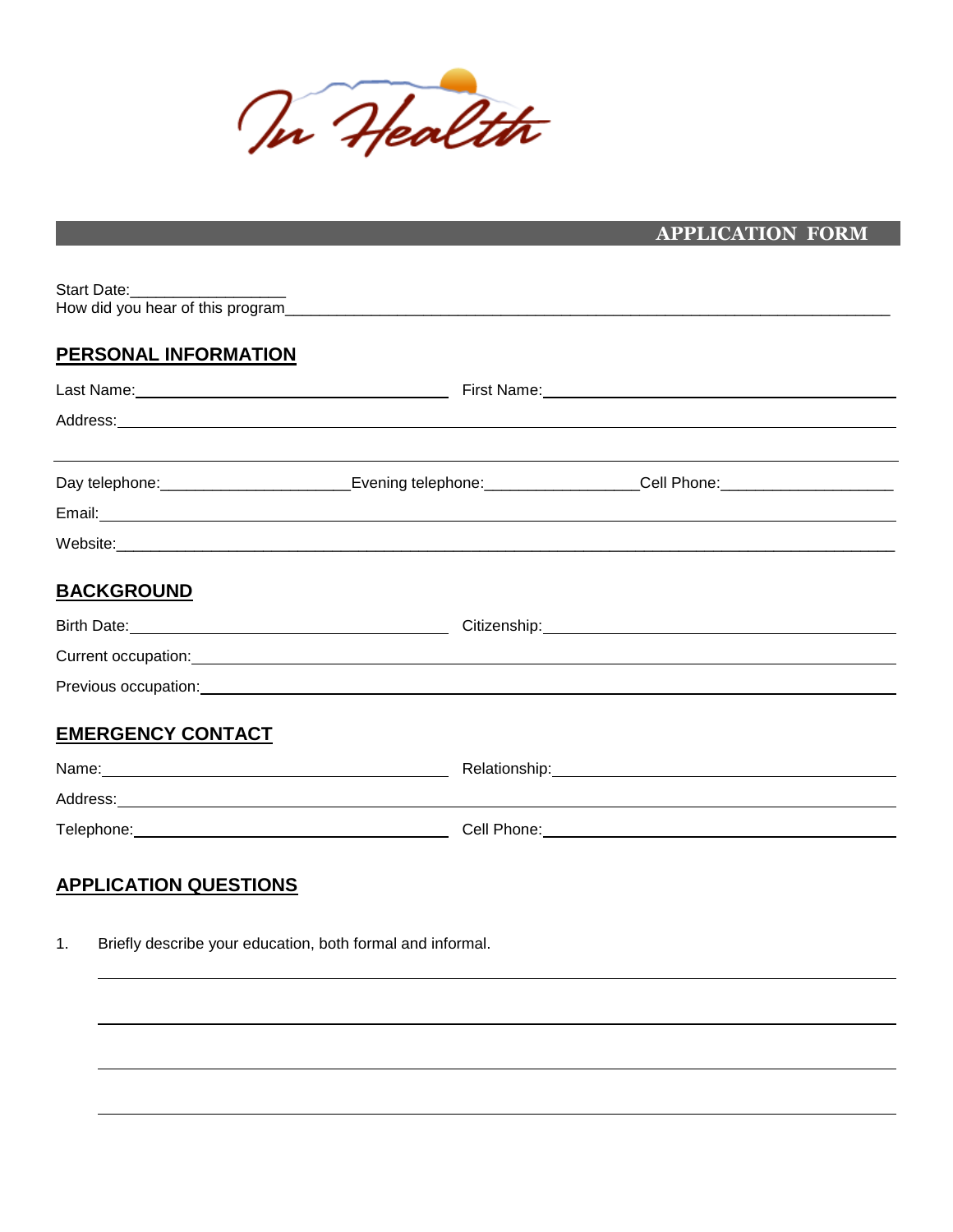2. Detail your prior experience with bodywork, whether through receiving, training, reading, etc.

3.Describe your personal and professional goals and how this program can help you achieve them.

4.What qualities, skills, and values do you consider important for a bodywork professional? Why are you interested in becoming a reflexologist?